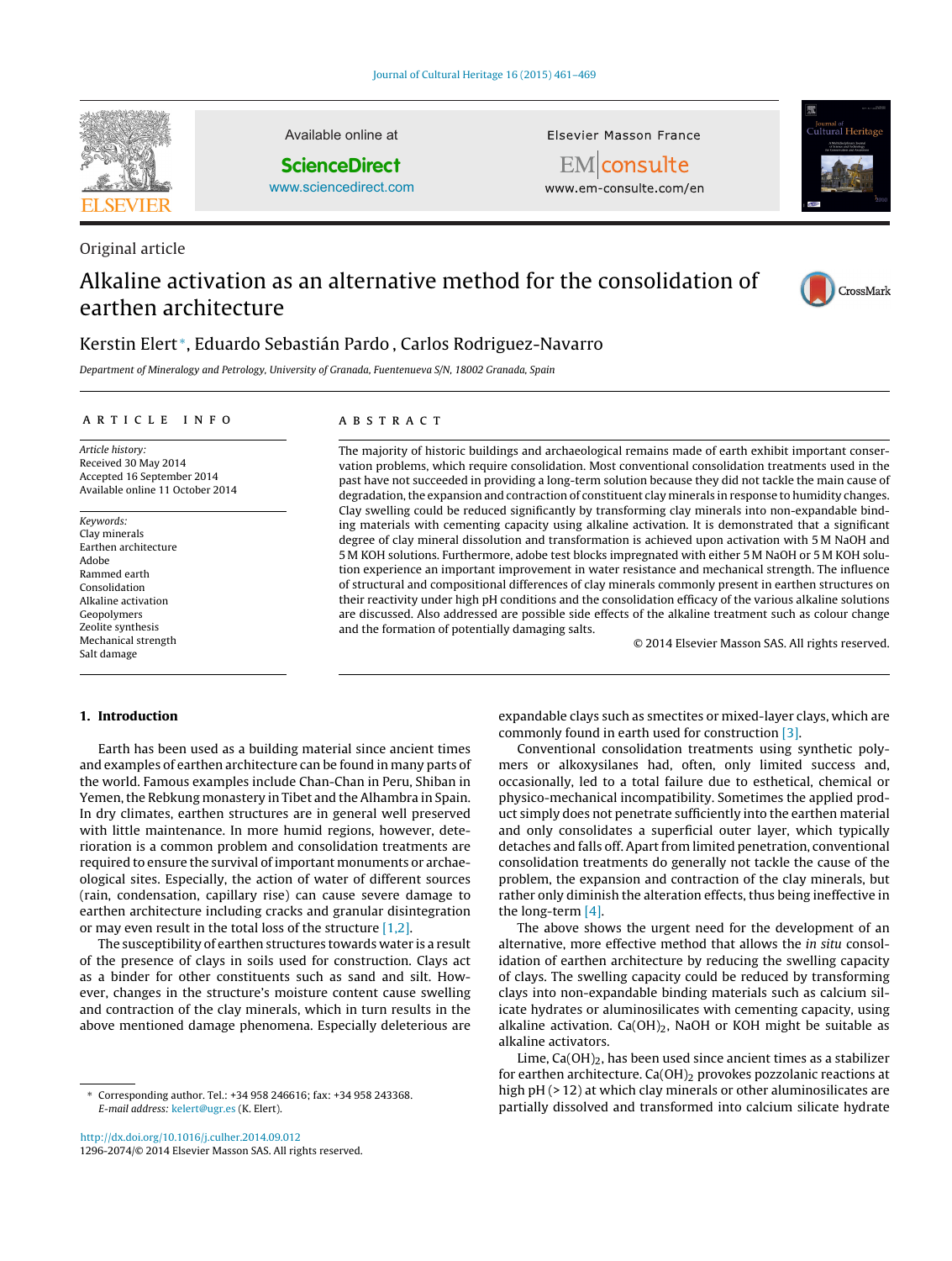(CSH), calcium aluminate hydrate (CAH) and/or zeolite-like phases. These phases have been recognized in antique roman mortars [\[5\].](#page--1-0) They can act as cementing agents and improve the durability and mechanical strength of earthen architecture. This is demonstrated by the soundness and resistance of ancient lime-amended rammed earth structures such as the Alhambra fortress [\[6\].](#page--1-0)

NaOH and KOH might also be suitable for the alkaline activation of aluminosilicates. Both have been widely applied in the synthesis of zeolites since the mid-1930s [\[7\].](#page--1-0) Al and Si sources for zeolite synthesis include clay minerals and feldspathoids [\[8\].](#page--1-0) However, zeolite synthesis takes generally place at relatively high  $T (\geq 60^{\circ}C)$ and  $P$  (autoclave), reaction conditions which are not applicable in architectural conservation interventions.

More recently the geochemistry that yields the synthesis of zeolites has been applied for the production of alkaline activated cements, which are termed geopolymers [\[9\],](#page--1-0) low-temperature aluminosilicate glass [\[10\]](#page--1-0) or hydroceramics [\[11\].](#page--1-0) Often comparisons are drawn between zeolite chemistry and geopolymer chemistry due to the similarities between the two systems, and the geopolymeric gel phase is frequently described as a zeolitic precursor [\[12\].](#page--1-0) Commonly, alkaline activated cements are cured at T between 60–90 ◦C [\[10,11\].](#page--1-0)

The main objective of this study is the evaluation of alkaline activation as an alternative consolidation treatment for clayey material such as rammed earth or adobe. Consolidation treatments for earthen architecture are generally applied at room T. Thus, an important aspect of this study is to determine the extent of mineral transformation under high pH conditions at room  $T$ . The evaluation will also have to consider the efficacy of different activator solutions, e.g.  $Ca(OH)_2$ , NaOH and KOH. In the preparation of alkaliactivated cements and in the synthesis of zeolites, clay minerals are directly mixed with the alkaline solution. In contrast, alkaline activation in a conservation treatment has to be performed by impregnation with the alkaline solution, as it is commonly done when applying conventional consolidants. Thus, it has to be determined whether an adequate penetration depth can be achieved using alkaline solutions and whether the alkaline solution concentration is sufficiently high to promote mineral transformation and stabilization. The suitability and performance of this consolidation method as an in situ treatment is evaluated here by applying alkaline solutions to adobe test blocks. The ultimate goal of this research is to determine whether alkaline treatments can improve the water resistance and mechanical properties of earthen materials. Furthermore, the damage potential of salts, which might form during alkaline activation will be assessed.

#### **2. Materials and methods**

#### 2.1. Materials and sample preparation

For our study we chose the soil from the hills close to the city of Granada (Alhambra Formation), which was historically used as a construction material for rammed earth structures [\[6,13\].](#page--1-0) In order to evaluate the reactivity of this soil, 5 g of powdered clay (<2  $\upmu$ m fraction separated using centrifugation) was subjected to alkaline activation using 100 mL of the following solutions:

- $\bullet$  0.025 M Ca(OH)<sub>2</sub>, this concentration corresponds to a saturated solution at room T;
- 5 M NaOH;
- $\bullet$  5 M KOH.

Two batches were prepared for each alkaline solution. The clay samples were kept in tightly capped polypropylene bottles and stored in the laboratory at  $20^{\circ}$ C. Bottles were stirred periodically and samples for analysis were taken at predetermined time intervals (1 week, 1, 2.5, 4, 6 months, 1 year).

Additionally, adobe test blocks (size:  $4 \times 4 \times 4$  cm) were prepared from the < 1 mm fraction of the Alhambra Formation soil (soil/water mass ratio =  $3/1$ ) using wooden molds. The blocks were treated by impregnation with the various alkaline solutions (6 blocks per solution) during 20 minutes and cured in sealed plastic bags for 50 days as a proxy to an in situ treatment. Afterwards, the bags were opened to facilitate slow drying at  $\sim$  20 °C and  $\sim$  45% RH until a stable weight was reached after ∼ 40 days. Note that during the drying phase, adobe blocks were exposed to atmospheric CO2. Subsequently, they were submitted to further testing in order to evaluate the efficiency of the treatment.

The interactions of highly concentrated alkaline solutions with clay minerals are manifold and may include:

- the exchange of cations in the clay minerals for the dominant cation in the alkaline solution [\[14,15\];](#page--1-0)
- flocculation induced by highly concentrated alkaline solution which results in decreased osmotic and intracrystalline swelling of clays, depending on the electrolyte concentration [\[16\];](#page--1-0)
- clay mineral dissolution and transformation [\[17\].](#page--1-0)

In order to determine the main causes leading to modifications in the blocks water resistance and mechanical strength upon alkaline activation, additional adobe samples were treated with saturated (4.65 M) KCl solution following the same protocol as in the case of the alkaline solution. Whereas cation exchange and flocculation are facilitated by a treatment with KCl, mineral dissolution and transformation will not occur due to the neutral pH of the KCl solution.

Furthermore, a salt crystallization study was performed in order to obtain a ranking of the damage potential of salts, which might form during alkaline activation. For this test, calcarenite blocks  $(3 \times 3 \times 25$  cm) from Santa Pudia, a quarry in the province of Granada, were used. This limestone has a known high susceptibility to salt damage. Adobe blocks could not be used in this test due to their poor water resistance. The porosity of the limestone  $(27.7 \pm 0.1\%)$  is practically identical to the one of the treated adobe blocks (27.6  $\pm$  0.9%). However, the volume of pores with a diameter < 1  $\mu$ m, which is decisive in producing salt damage [\[18\],](#page--1-0) is slightly higher in the treated adobe blocks ( $\sim$  79%) than in the limestone ( $\sim$  63%). Thus, the damage patterns observed in the limestone might not be identical in adobe which is assumed to have a higher susceptibility to salt damage as a result of the lower mechanical resistance and the higher volume of small pores. However, the ranking of the salts damage potential is not likely being influenced by differences between both porous materials.

The stone blocks were partially immersed in saturated salt solution. The surface of the salt solutions was covered with paraffin in order to promote the migration ofthe salt solution through the pore system of the stone and to avoid creeping and excessive solution evaporation. The salt solutions included here were  $Na<sub>2</sub>CO<sub>3</sub>$ , K<sub>2</sub>CO<sub>3</sub> and KHCO<sub>3</sub>. These carbonates might form upon alkaline activation. Their damaging potential was evaluated by visual observations and by the determination of material loss as well as of the amount of salt crystallized as efflorescence and/or subflorescence.

#### 2.2. Analytical methods

The chemical composition of the clay fraction and the < 1 mm fraction of the untreated soil was determined using a commercial wavelength dispersive X-ray fluorescence spectrometer (BRUKER S4 Pioneer).

The mineralogical evolution was studied with X-ray diffraction (XRD) using a X'Pert PRO (PANalytical B.V.) equipped with